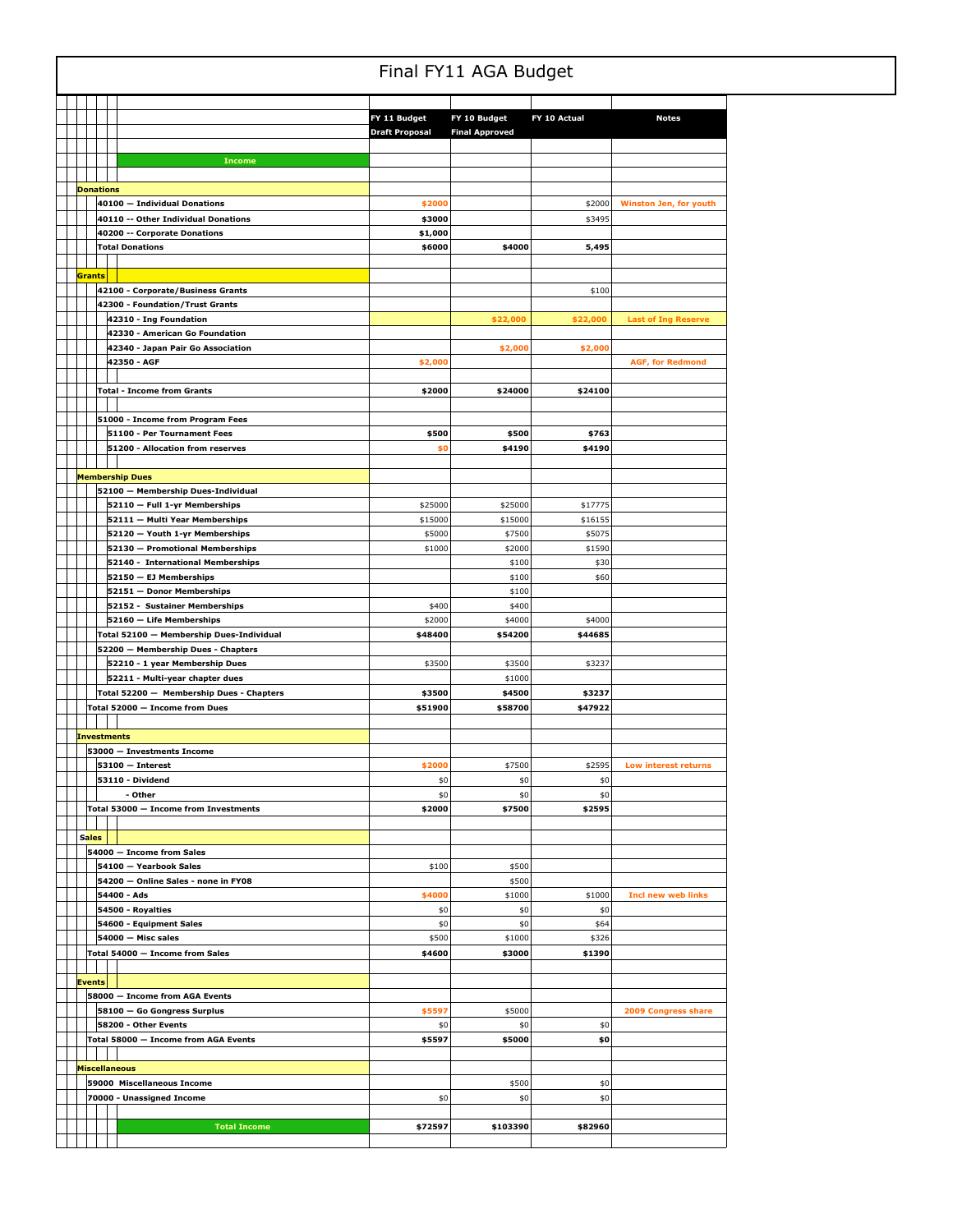|  |  |  |                                                     | Final FY11 AGA Budget |                  |                 |                                  |
|--|--|--|-----------------------------------------------------|-----------------------|------------------|-----------------|----------------------------------|
|  |  |  |                                                     |                       |                  |                 |                                  |
|  |  |  | <b>Expenses</b>                                     |                       |                  |                 |                                  |
|  |  |  |                                                     |                       |                  |                 |                                  |
|  |  |  | <b>ADMINISTRATION</b>                               |                       |                  |                 |                                  |
|  |  |  | 60000 - Administration                              |                       |                  |                 |                                  |
|  |  |  | 60020 - Telephone                                   | \$1,500               | \$1,500          | \$1,188         | <b>Look into alternatives</b>    |
|  |  |  | 60021 -- Board Telephone                            |                       |                  | \$915           |                                  |
|  |  |  | 60022 -- Other Telephone                            |                       |                  | \$273           |                                  |
|  |  |  | 60030 - PO Box                                      | \$70                  | \$70             | \$72            |                                  |
|  |  |  | 60040 - Postage<br>60050 - Storage                  | \$300                 | \$300            | \$124           |                                  |
|  |  |  | 60060 - Official Travel                             | \$0                   | \$0              | \$0             |                                  |
|  |  |  | 60070 - Office Supplies                             | \$200                 | \$400            | \$94            |                                  |
|  |  |  | 60090 - Insurance                                   | \$2,500               | \$2,000          | \$2,697         |                                  |
|  |  |  | 60100 - Tokens                                      | \$150                 | \$250            | \$146           |                                  |
|  |  |  | 60101 - Elections                                   | \$250                 | \$250            |                 |                                  |
|  |  |  | 60102 - Casual Labor - AGA POBox/Telephone          | \$1,600               | \$5,000          | \$6,052         | <b>Switch to online payments</b> |
|  |  |  | 60103 - Legal Expenses<br>60104 - Miscellaneous     | \$1,000<br>\$400      | \$2,000<br>\$200 |                 |                                  |
|  |  |  | 60105 - Board Funds                                 | \$0                   | \$0              | \$0             |                                  |
|  |  |  | 60123 - IGF Dues                                    |                       |                  |                 | Moved to 60161                   |
|  |  |  | 60129 - Misc.                                       |                       | \$200            | \$335           |                                  |
|  |  |  | Total 60000 - Administration                        | \$7970                | \$12170          | \$10708         |                                  |
|  |  |  |                                                     |                       |                  |                 |                                  |
|  |  |  | 60130 - Treasurer Expenses                          |                       |                  |                 |                                  |
|  |  |  | 60132 - Accounting services                         | \$900                 | \$1,000          | \$843           |                                  |
|  |  |  | 60135 - PO Box<br>$60136 - Postage$                 | \$120<br>\$100        | \$120<br>\$100   | \$70<br>\$16    |                                  |
|  |  |  | 60138 - Supplies                                    | \$100                 | \$100            |                 |                                  |
|  |  |  | Total 60130 - Treasurer Expenses                    | \$1220                | \$1320           | \$929           |                                  |
|  |  |  |                                                     |                       |                  |                 |                                  |
|  |  |  | 60150 - President's Expenses                        |                       |                  |                 |                                  |
|  |  |  | $60154 - Postage$                                   | \$0                   | \$0              | \$0             |                                  |
|  |  |  | 60155 - Annual Report                               |                       | \$900            | \$0             |                                  |
|  |  |  | 60156 - President's Discretionary Fund              | \$1000                | \$2000           | \$50            | Reduced (SPOT1 in FY10)          |
|  |  |  | Total 60150 - President's Expenses                  | \$1000                | \$2900           | \$50            |                                  |
|  |  |  |                                                     |                       |                  |                 |                                  |
|  |  |  | <b>TOTAL ADMINISTRATION EXPENSES</b>                | \$10190               | \$16390          | \$11687         |                                  |
|  |  |  | <b>AS % OF TOTAL EXPENSES</b>                       | 16%                   | 15%              | 13%             |                                  |
|  |  |  |                                                     |                       |                  |                 |                                  |
|  |  |  | <b>PROGRAMS</b>                                     |                       |                  |                 |                                  |
|  |  |  |                                                     |                       |                  |                 |                                  |
|  |  |  | <b>60160 - International Operations</b>             |                       |                  |                 | Reduced by \$400                 |
|  |  |  | 60161 - Annual IGF Dues<br>60162 - IMSA Dues        | \$600<br>\$0          | \$1000<br>\$0    | \$544<br>\$0    |                                  |
|  |  |  | Total 60160 - International Operations              | \$600                 | \$1,000          | \$544           |                                  |
|  |  |  |                                                     |                       |                  |                 |                                  |
|  |  |  | <b>COMMUNICATIONS</b>                               |                       |                  |                 |                                  |
|  |  |  | $60200 - Website$                                   |                       |                  |                 |                                  |
|  |  |  | 60210 - Equipment                                   | \$0                   | \$0              | \$0             |                                  |
|  |  |  | $60220 - Hosting$                                   | \$1200                | \$1200           | \$742           |                                  |
|  |  |  | 60221 - Email services - EJ<br>60222 - Tech Support | \$1000                | \$1000           |                 | Should be line 60360             |
|  |  |  | 60223 - Admin/Misc service                          | \$1000                | \$1000           |                 |                                  |
|  |  |  | 60224 - Spamfilter/email - AGA                      | \$500                 | \$750            | \$606           | <b>Switch to Google Docs</b>     |
|  |  |  | 60230 - Upgrade Project                             | \$4000                | \$4000           | \$938           | \$3000 left in project           |
|  |  |  | Total 60200 — Website                               | \$7,700               | \$7,950          | \$2,286         |                                  |
|  |  |  |                                                     |                       |                  |                 |                                  |
|  |  |  | 60300 - EJournal                                    |                       |                  |                 |                                  |
|  |  |  | 60301 - Adminstration<br>60310 - Computer           | \$600                 | \$500            | \$161           | <b>Copy of InDesign=200</b>      |
|  |  |  | 60321 - Meals                                       | \$0                   | \$300            |                 |                                  |
|  |  |  | 60322 -- Meetings                                   | \$300                 | \$0              | \$287           |                                  |
|  |  |  | 60323 - Telephone                                   | \$0                   | \$400            | \$22            | <b>Not used</b>                  |
|  |  |  | $60324 - Postage$                                   | \$100                 | \$100            | \$34            |                                  |
|  |  |  | 60325 - Subscription                                | \$200                 | \$200            |                 |                                  |
|  |  |  | $60326 -$ Supplies                                  | \$500                 | \$750            | \$1252          |                                  |
|  |  |  | 60327 - Tech support services<br>$60328 - Travel$   | \$500<br>\$2000       | \$1000<br>\$1500 | \$678<br>\$2901 | <b>Congress + WAGC</b>           |
|  |  |  | $60329 - Ad$ expenses                               | \$0                   | \$0              | \$0             |                                  |
|  |  |  | 60330 -- Congress coverage                          | \$500                 | \$500            |                 |                                  |
|  |  |  | 60331 - Articles                                    | \$1200                | \$1200           | \$905           |                                  |
|  |  |  | 60332 - Columns<br>60333 - Game Commentary          | \$400<br>\$1500       | \$400<br>\$2000  | \$50<br>\$0     |                                  |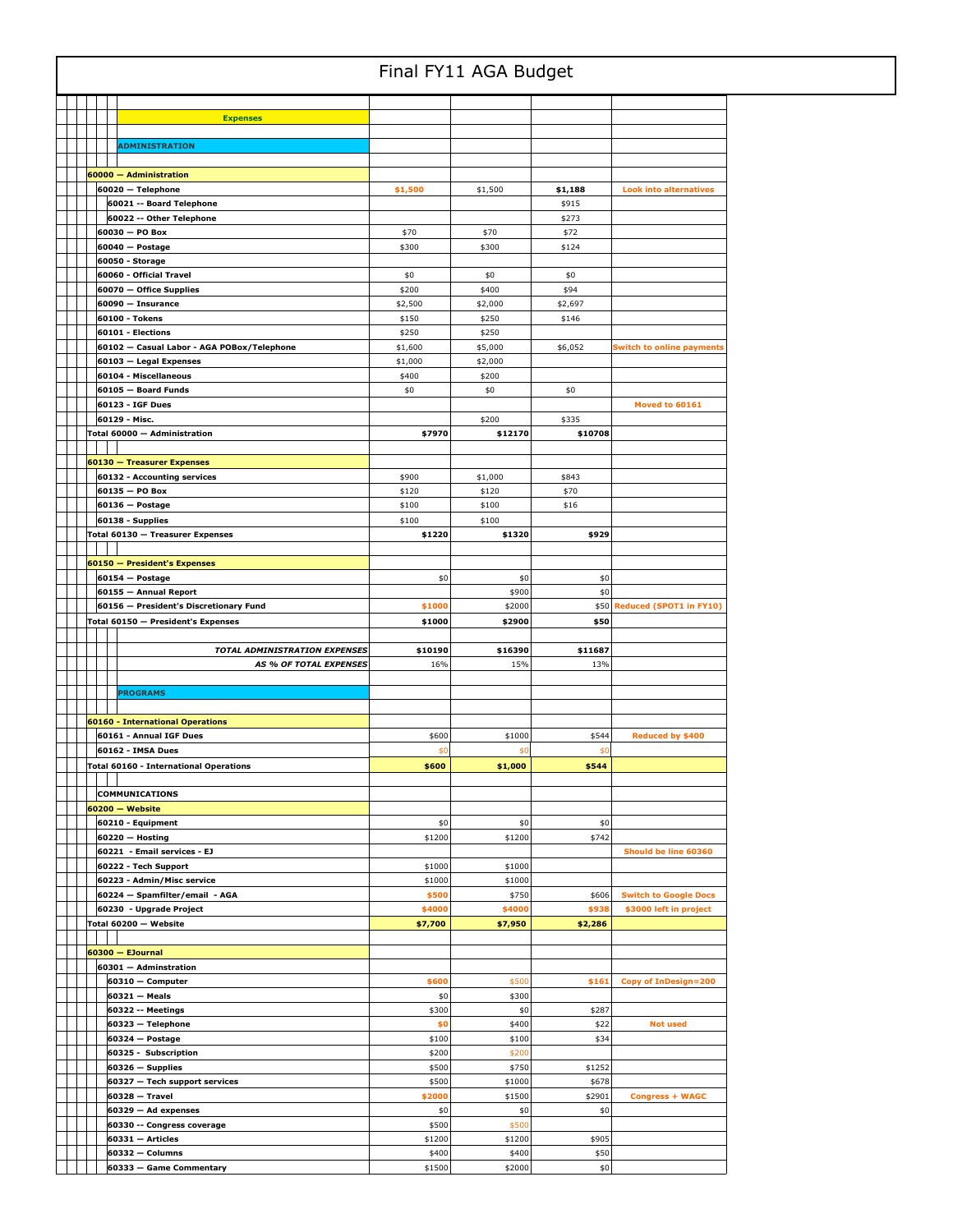|                                                     |                   | Final FY11 AGA Budget |                   |                              |  |
|-----------------------------------------------------|-------------------|-----------------------|-------------------|------------------------------|--|
| $60335 - Puzzles$                                   | \$1200            | \$1200                | \$900             |                              |  |
| 60336 - Report                                      | \$500             | \$500                 | \$250             |                              |  |
| 60337 - Translation                                 | \$1000            | \$750                 | \$2575            |                              |  |
| 60340 - Copies of Yearbook                          | \$0               | \$0                   | \$0               |                              |  |
| 60350 - Gift Certificates                           | \$0               | \$0                   | \$80              |                              |  |
| 60301 - Other                                       | \$0               | \$0                   | \$875             |                              |  |
| 60360 - Email services                              | \$1530            | \$2000                | \$2636            | From line 60221              |  |
| 60370 - Outsourcing<br>Total 60300 - EJournal       | \$0<br>\$12030    | \$0<br>\$13300        | \$0<br>\$13606    | (MailChimp is cheaper)       |  |
|                                                     |                   |                       |                   |                              |  |
| 60390 - Yearbook                                    |                   |                       |                   | <b>Online distribution</b>   |  |
| 60391 - Printing                                    | \$0               | \$14000               | \$11815           |                              |  |
| 60392 - Postage                                     | \$0               | \$2000                | \$2969            |                              |  |
| 60393 - CD                                          | \$0               | \$1800                | \$0               |                              |  |
| 60394 - Mailer handling                             | \$0               | \$500                 |                   |                              |  |
| 60395 - Mailing Envelopes                           | \$0               | \$500                 |                   |                              |  |
| 60396 - Design                                      | \$2500            | \$0                   | \$0               |                              |  |
| 60397 - Surplus to warehouse                        | \$0               | \$200                 |                   |                              |  |
| Total - 60390 Yearbook                              | \$2,500           | \$19,000              | \$14,784          |                              |  |
|                                                     |                   |                       |                   |                              |  |
| MEMBERSHIP                                          |                   |                       |                   |                              |  |
|                                                     |                   |                       |                   |                              |  |
| 60400 - Database                                    |                   |                       |                   |                              |  |
| 60420 - Telephone                                   | \$700             | \$700                 | \$240             |                              |  |
| 60430 - Postage                                     | \$1000            | \$1000                | \$1015            |                              |  |
| $60440 -$ Supplies                                  | \$500             | \$500                 | \$472             |                              |  |
| 60450 - Casual Labor - Data entry                   | \$7500            | \$7500                | \$8021            |                              |  |
| 60460 - UPS<br>Total 60400 - Database               | \$1000<br>\$10700 | \$1000<br>\$10700     | \$2063<br>\$11811 |                              |  |
|                                                     |                   |                       |                   |                              |  |
| 60500 - Tournaments                                 |                   |                       |                   |                              |  |
| 60501 - TD Training Course                          | \$0               | \$0                   | \$0               |                              |  |
| 60510 - Ing plus AGA Funded                         |                   |                       |                   |                              |  |
| 60511 - Master's                                    | \$1750            | \$5000                | \$5000            | <b>One-time funding</b>      |  |
| 60512 - Redmond                                     | \$6000            | \$5000                | \$5000            |                              |  |
| AGA                                                 | \$3000            |                       |                   | \$3,000 AGA                  |  |
| AGF                                                 | \$2000            |                       |                   | \$2,000 AGF                  |  |
| Winston Jen                                         | \$1000            |                       |                   | \$1,000 Winston Jen          |  |
| 60513 - Youth Go Championship                       | \$1500            | \$1500                | \$1500            |                              |  |
| 60514 - High Schools - Honor Society                | \$2500            | \$1500                | \$1500            | \$1,000 Winston Jen          |  |
| 60515 - Pair Go                                     | \$500             | \$500                 | \$500             |                              |  |
| 60516 - Congress Youth Subsidy                      | \$0               | \$10000               | \$10000           |                              |  |
| 60517 - Ing "Bucks"                                 |                   |                       | \$950             | <b>Revise: Part of USYGC</b> |  |
| 60518 - World Amateur travel                        | \$1500            |                       | \$1522            | <b>AGA</b>                   |  |
| 60519 - SPOT2                                       | \$0               | \$23500               |                   | <b>Donations/Sponsors</b>    |  |
| <b>TOTAL</b>                                        | \$13750           |                       | \$25972           |                              |  |
| $60600 -$ Equipment                                 |                   |                       |                   |                              |  |
| $60610 -$ Storage                                   | \$750             | \$1000                | \$500             |                              |  |
| 60620 - Shipping and Insurance                      | \$600             | \$600                 | \$8               |                              |  |
| 60630 - Supplies                                    | \$1000            | \$3000                | \$42              | <b>Reduced</b>               |  |
| 60640 - Casual Labor - Handling/Mailing             | \$500             | \$250                 | \$472             |                              |  |
| Total 60600 – Equipment                             | \$2850            | \$4850                | \$1022            |                              |  |
|                                                     |                   |                       |                   |                              |  |
| 60700 - Miscellaneous Projects                      | \$0               | \$0                   | \$0               |                              |  |
| 607100 - Membership Cards                           |                   | \$1000                | \$2480            |                              |  |
| 607200 - Go Camps                                   | \$1000            |                       |                   | <b>East Coast deficit</b>    |  |
|                                                     |                   |                       |                   |                              |  |
| 60800 - Chapter Services                            |                   |                       |                   |                              |  |
| 60810 certificates                                  | \$0               | \$0                   | \$0               |                              |  |
| 60820 marketing materials                           | \$0               | \$0                   | \$0               |                              |  |
| Total 60800 - Chapter Services                      | \$0               | \$0                   | \$0               |                              |  |
| 60900 - Marketing                                   |                   |                       |                   |                              |  |
| Promotional activities - general                    | \$0               | \$5000                |                   | Drop for 2011                |  |
| Promotional activities - pair go                    | \$0               | \$1500                |                   | <b>JPGA prize funds only</b> |  |
| <b>Total - Promotional expenses</b>                 | \$0               | \$6500                | \$0               |                              |  |
|                                                     |                   |                       |                   |                              |  |
|                                                     |                   |                       |                   |                              |  |
|                                                     |                   |                       |                   |                              |  |
| 64000 - International Tournament Expenses           |                   |                       |                   |                              |  |
| 64100 - World Mind Sports Games<br>64110 - Stipends |                   |                       |                   |                              |  |
| 64120 - IGF Fees and Expenses                       |                   |                       |                   |                              |  |
| 64130 - Team Expenses                               |                   |                       |                   |                              |  |
| 64100 - Other                                       |                   |                       |                   |                              |  |